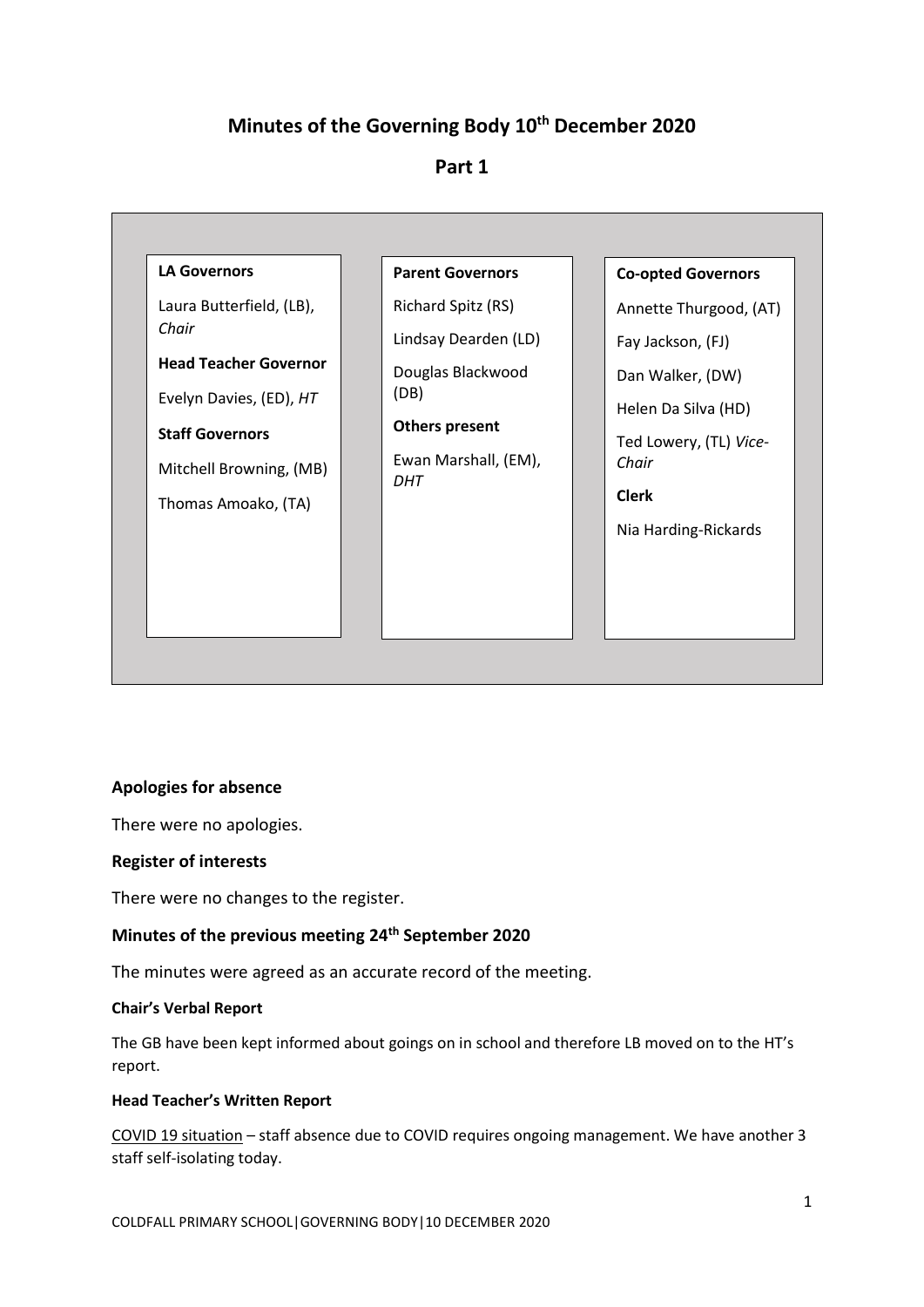The school has closed 4 classes to date which is fewer than other schools locally. Some local schools have closed completely.

Staff are tired and looking forward to end of term however, they are worried about having to selfisolate over the Christmas break and not being able to see their families.

We have reduced curriculum at the moment (no IT or MFL) and are focusing on the main subjects. Teachers are finding this easier as there is less to fit into the timetable. There is also more time for reading and discussion with children in their class.

We have had 3 tragic deaths recently within the school community. Alex Sapirstein, Learning Mentor, has been working really hard with children affected.

1 family are currently withholding their child from school due to COVID 19. There are no apparent health issues. The school has informed them that, if they do not return on 14<sup>th</sup> January as agreed, we need to take them off roll as we have 11 children waiting for a place that year group.

Despite the pandemic, attendance at Coldfall is still higher than national average.

Some children have fallen behind further than others. Those affected are having Friday afternoon catch up sessions when other children have been dismissed. Those children will be reassessed at the end of this term, particularly Year 6, to assess their progress. We are hoping to increase the availability of these sessions from next term.

The Parents' evening Zoom was, on the whole, successful. We had very few issues and it was very well managed. Ana Clave worked hard to organise it.

Working with children around road safety, stranger danger etc.

BAME agenda – this is a big area of focus for Coldfall and the LA. The children have produced some lovely projects for Black History Month. During anti-bullying week we focused on anti-racism. We are looking at how to make curriculum more representative and fair. EMs training day notes from the TAD were included in the GB pack.

Youth climate summit - this is a UK wide initiative. Clare Bunston was featured on the site with a workshop about plastic pollution. The February TAD will be sustainability focused.

PM and CPD – We are focusing on 3 targets: closing the reading gap, BAME and sustainable development.

Every teacher has had their PM meeting. NQTs had their first formal assessment. Both doing extremely well.

Christmas at Coldfall - we are still trying to do the usual concerts etc. in a COVID friendly way e.g. recording the concerts, nutcracker, nativity, singalongs. The recordings will be sent out to parents once edited.

Children will be making the usual Christmas crafts next week but as gifts for family rather than for the Fair.

Staff have done a mini staff panto video and the Friends of Coldfall have paid for a virtual panto as well.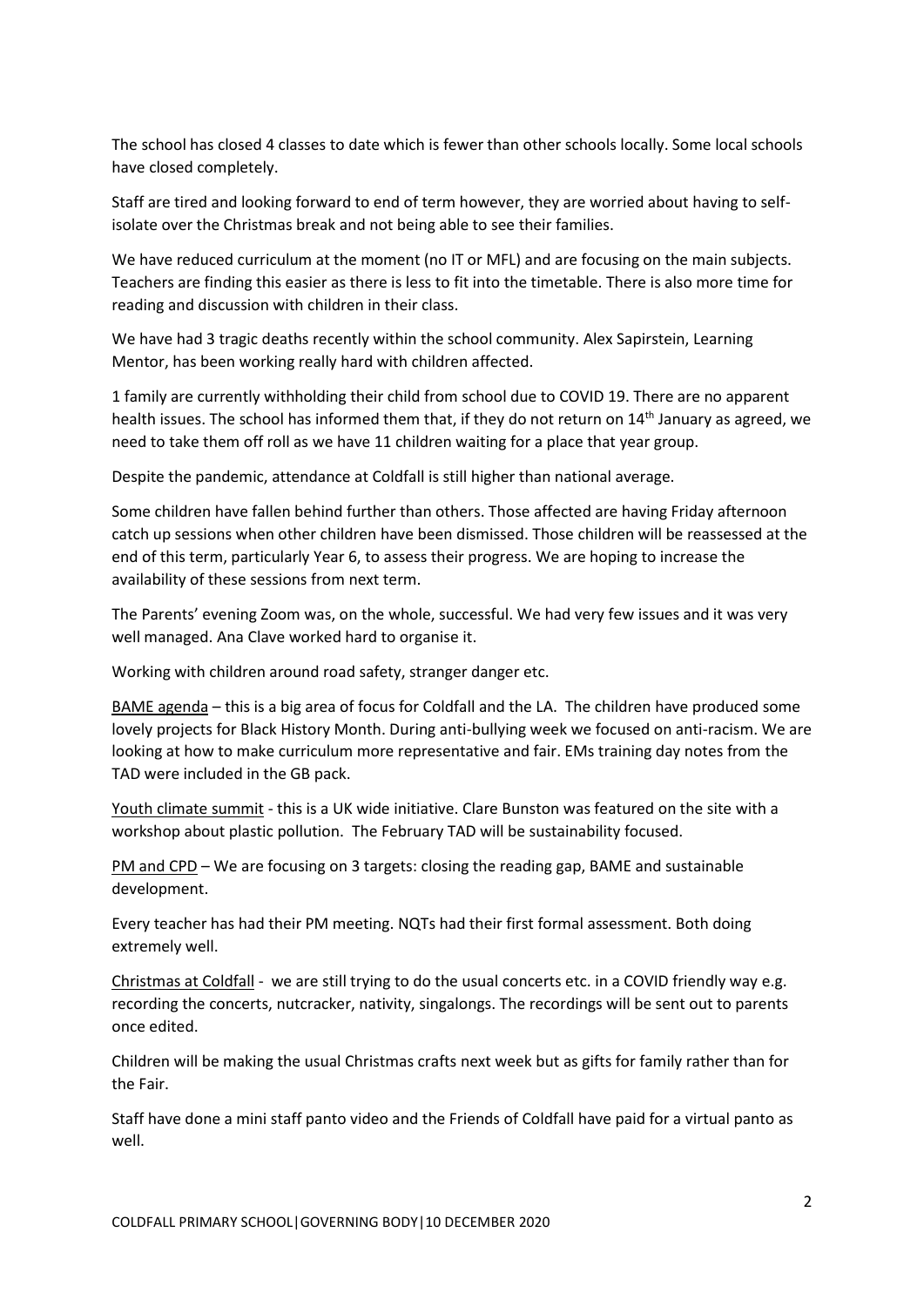The Friends have done a wonderful job under the circumstances. The auction, Christmas Eve boxes and wreathes were a great mm success.

Admissions – We are full across the school and have a waiting list for every year apart from Y6 as we just filled a place.

Nursery applications are low so far but they aren't due until next year. We need to keep an eye on admissions due to lowered birth rate and people leaving London.

Remote learning – info included in papers.

#### Questions

TL asked whether Coldfall will be taking up the additional TAD and ending the term on  $17<sup>th</sup>$ December?

ED - As it is only a half day and we would have to have a catch up day to make up for it we will not be doing this. It was offered very late in the day and schools had previously been refused when asking if they could finish early.

HD asked what are the specific issues with regard to the BAME students which holds them back? Specifically, the 14 BAME children in the catch up scheme.

EM – those 14 children are based on the most recent round of assessments which are from last year. For some the issue is a gap in learning, attendance and lateness, confidence or access to learning. Some Year 6 children have been given an additional Saturday Maths session online. 4 of 5 of the parents EM discussed this with were BAME, and were really happy to receive this support. We are trying to find a way to give individuals what they need. Teachers will prioritise children who are vulnerable to under achievement so that they get more time to address those needs.

HD – Is there an issue across the board? As there seems to be the same problem year on year, should we make parents aware what is needed early on?

ED – "The Gap" is a Haringey wide issue that has gone on for a long time. Parent teacher engagement, teacher knowledge, curriculum, catch up, individual coaching is all necessary to closing the gap. We try to target these children straight away from Reception onwards.

#### **Committee reports**

#### Finance and Site

ED asked for comments and questions on the Finance and Site minutes.

LB asked about the budget for School Direct trainees?

ED – Unfortunately, the Government have withdrawn the funding and therefore we do not have have the budget to pay our trainees any more. All SD trainees will now be unsalaried.

On a positive note, we are still receiving applications and have interviewed 6 candidates last week and all were successful. We would like to hire 8-10 trainees.

TL commented that the Budget is going to break even which is much better than we had hoped.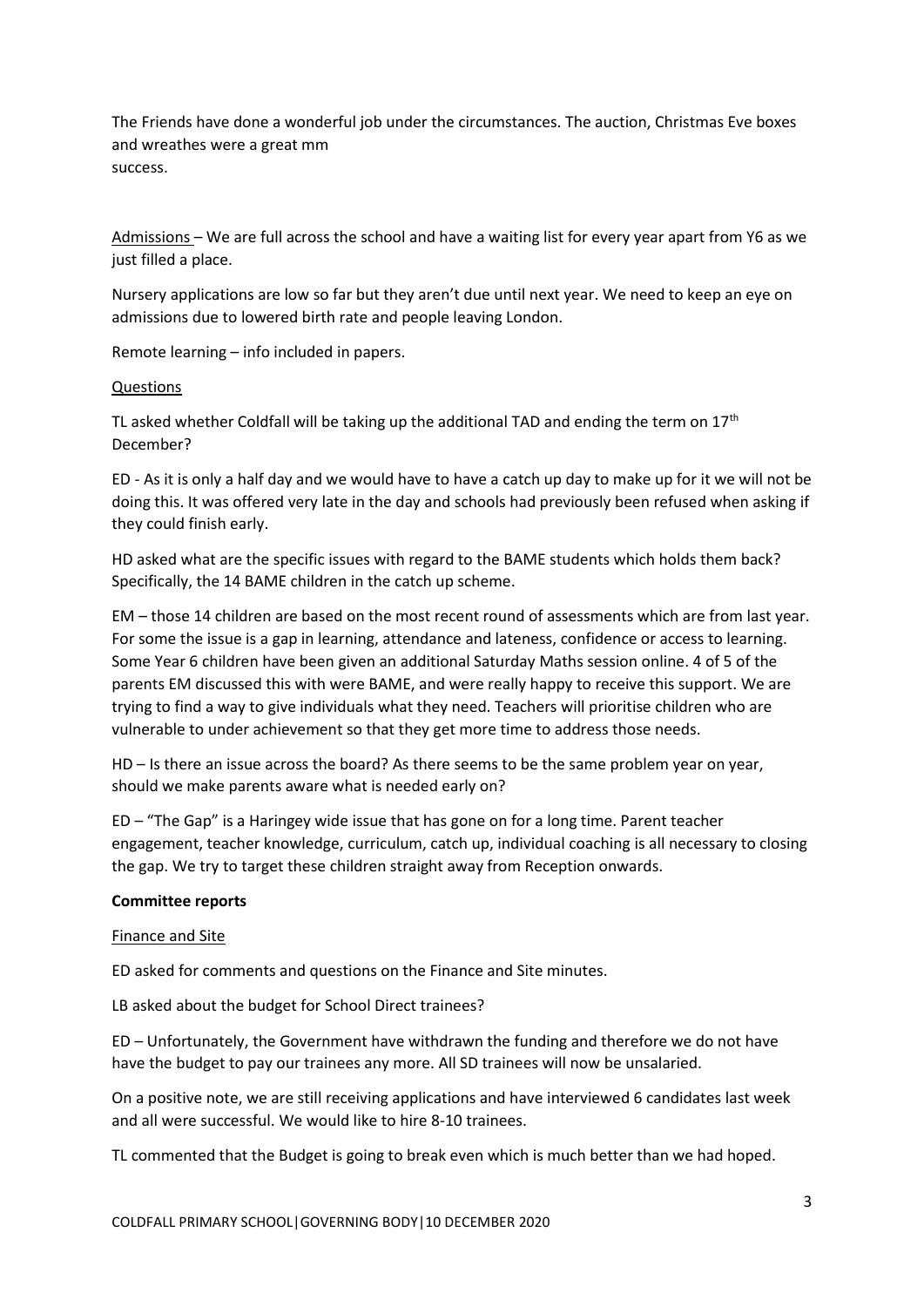ED – although this is positive, we usually have a carry forward which we use for staffing costs that we don't have this year. We are operating on 12 less staff this year which is unlikely to change.

Site Manager Vacancy – we have changed the salary and hours and re-advertised. We now have 2 applicants and are hoping for more before the closing date Thursday  $17<sup>th</sup>$ .

TL discussed the planned work to roof which is going to be paid for by Haringey. Although they intent to do the majority of the work in the holidays, it is a big job which will require porta cabins in the playground.

#### Teaching and Learning

Remote learning – RS's daughter in one of the classes that have had to close. He felt the remote learning was a more effective than in the summer. He would suggest a little more online interaction among peers.

The main part of meeting was discussing the EM's BAME training video. HD had asked some probing questions and the committee had a very good discussion.

EM - thinks it was a very good discussion, providing food for thought. There are always more questions to ask and to be asked.

HD left the meeting to collect her son from school.

#### **Parent Survey**

The results of the Parent Survey were sent to the GB earlier this week.

We have had a high level of response this time.

Comments around teaching and learning at Coldfall are positive. The contentious issues were remote learning, Friday lunchtime closure and school food. The negative comments were from only a few parents and concerned Office communication, SEND, uniform.

School food – this is very difficult as we now have so many children with dietary needs. Some schools are providing hot meals but this would not be practical for Coldfall at the moment due to the amount of children.

Remote learning - we are encouraging children to use remote learning on a Friday afternoon due to the need for them to become confident with using this in case of class closures.

Friday lunchtime closure – all but one local school are doing this and are keeping it going. There are good reasons for this including finances, staff wellbeing, and cleaning. Children are not missing any learning time. Parents have concerns about child care but as staff have a lot of additional responsibilities, PPA time etc. they need this Friday afternoon. If our children are to have the best learning our teachers need to be at their best as well.

LB - the additional duties expected of teachers need to be considered.

ED – schools are the most difficult institutions to manage during the pandemic. Staff are putting themselves at risk every day and their wellbeing needs to be a priority.

RS told the GB that if the school is going to continue with this he is in support but we should let parents know that this will be the arrangement for the rest of this year with the reasons why.